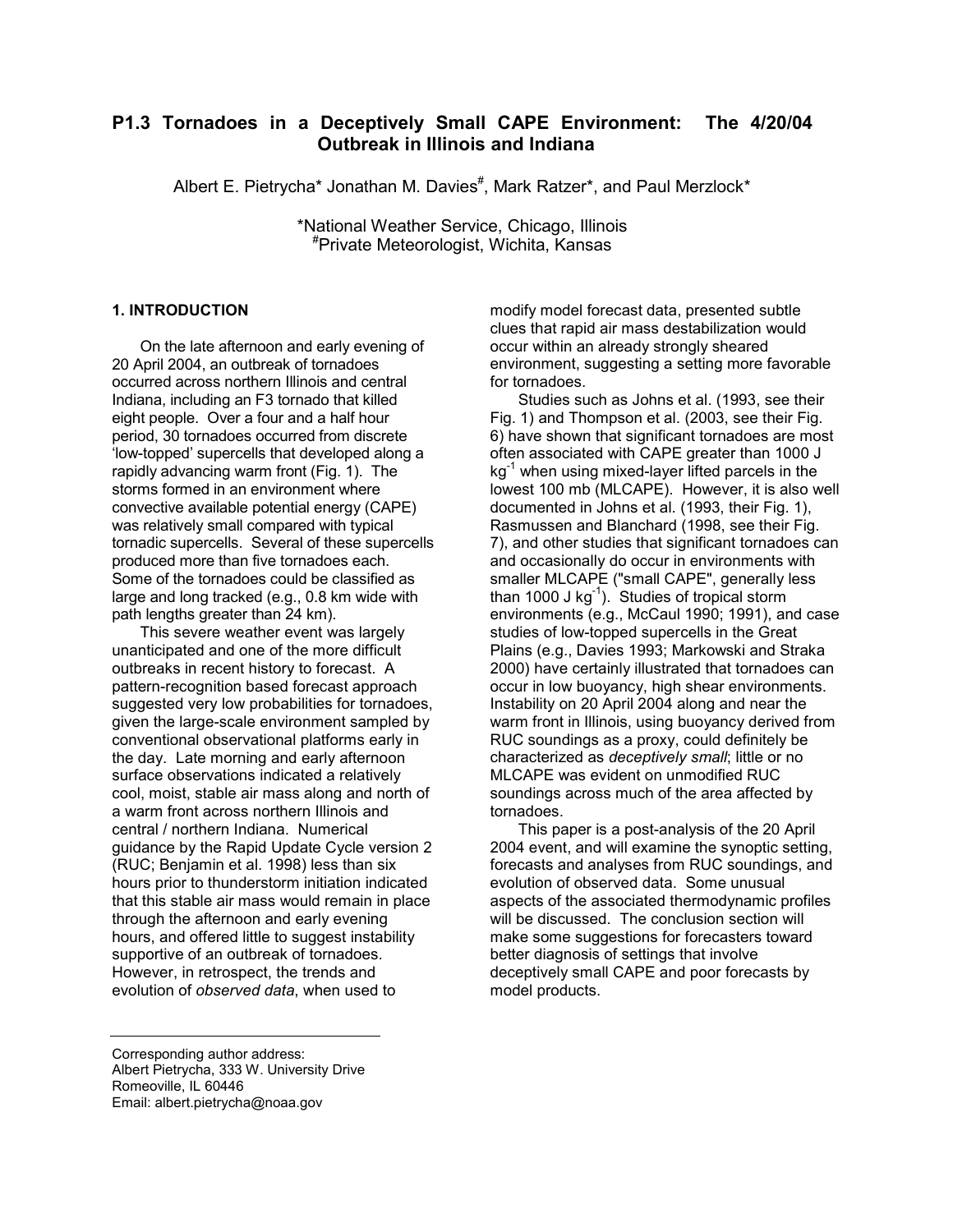# **2. BRIEF SYNOPTIC OVERVIEW**

A deep, negatively tilted, upper-level trough was present over the central and northern plains at 1200 UTC 20 April 2004. The 1200 UTC 500 mb analysis (not shown) indicated a 50 knot speed maxima rounding the base of the upper trough, spreading from the southern Rockies into southern Kansas and Oklahoma, while farther to the northeast, an upper jet speed maxima of 110 knots was analyzed at 250 mb (not shown) over the upper Mississippi valley and western Great Lakes. Strong low-level warm air advection was occurring over northern Missouri and Iowa on the nose of a 40 knot 850 mb jet (not shown), under an area of strong upper level divergence in the right entrance region of the upper level jet streak. In response to these features, surface low pressure developed over the plains, with the 1200 UTC surface analysis (not shown) showing a 1003 mb low over Nebraska. East of the developing low, a warm front stretched across northern Missouri and southern Illinois into the lower Ohio valley. South of the warm front, dewpoint temperatures ranged 15.5-18.3ºC, while north of the front, in an area of extensive stratiform cloud cover and rain showers, dewpoints ranged 5-9ºC. The upper trough continued to deepen during the day as it translated into the middle and upper Mississippi valley, with the associated surface low deepening to 996 mb over northern Iowa by 0000 UTC 21 April 2004 (Fig. 2). At that time, the warm front extended from the low across northern Iowa into northern Illinois, northern Indiana and central Ohio.

Late that afternoon, thermodynamic and kinematic parameters were sufficient for supercell development near the warm front. In response to the deepening low, strong lowlevel warm advection ensued over Illinois and Indiana. As a result, the front mixed north into central Illinois and central Indiana. Visible satellite imagery (not shown) combined with surface observations indicated rapid air mass destabilization within the warm sector as skies cleared over an area of increasing dewpoint temperatures. Regional wind profilers and velocity azimuth display wind profiles from Weather Surveillance Radar-1998 (WSR-88D; Crum and Alberty 1993) near the warm front in Iowa and Illinois indicated 0-3 km stormrelative helicity (SRH; Davies-Jones et al. 1990) in excess of 360  $m^2 s^2$ . Deep layer

shear in the 0-6 km layer was greater than 40 knots. As will be shown in the following section, CAPE within the warm sector south of the warm front was on the order of 1000 J  $kg^{-1}$ .

Thunderstorms initially formed east of the surface low immediately along and ahead of the warm front over west central Illinois after 2000 UTC. They quickly developed into discreet, lowtopped, tornadic supercells near 2100 UTC. WSR-88D echo top heights were generally less than 12 km above ground level. Additional lowtopped tornadic supercell thunderstorms developed from northern Illinois into central Indiana, and propagated northeast with the frontal zone.

### **3. RAPID UPDATE CYCLE CAPE ANALYSIS**

A few hours prior to a major tornado event, sizable CAPE is commonly evident in observational data and / or forecast by short-range numerical models over the area where the event occurs. However, on 20 April 2004, CAPE appeared small or largely absent over Illinois and Indiana in the RUC forecasts during the period before convection initiation at 2100 UTC. The RUC forecasts from 1200 UTC and 1500 UTC RUC data on 20 April 2004 failed to indicate the northward advancement of the warm front and subsequent destabilization within the warm sector near the time of convection initiation. Nonetheless, as will be shown, the RUC output *in conjunction with* real-time observational data, were able to provide beneficial forecast information about the evolving CAPE fields.

#### a) Plan-view depictions

Figure 3 depicts a plan-view of the 6-hr RUC forecast of MLCAPE valid at 21 UTC on 20 April 2004 using mixed-layer lifted parcels in the lowest 100 mb. Notice that little or no MLCAPE was forecast across northern Illinois and most of central and northern Indiana. This misleading forecast of MLCAPE appeared to result from a fictitious, shallow dry layer above the surface that was not representative of observed low-level, near-saturated conditions that existed along and close to the warm front (see next section and Fig. 10).

In contrast to MLCAPE, the corresponding RUC 6-hr forecast of surface-based CAPE (SBCAPE) integrated over the lowest 3 km revealed an instability axis across central Illinois to southern Indiana, with values up to 230 J kg<sup>-1</sup> (Fig. 4). Furthermore, forecast combinations of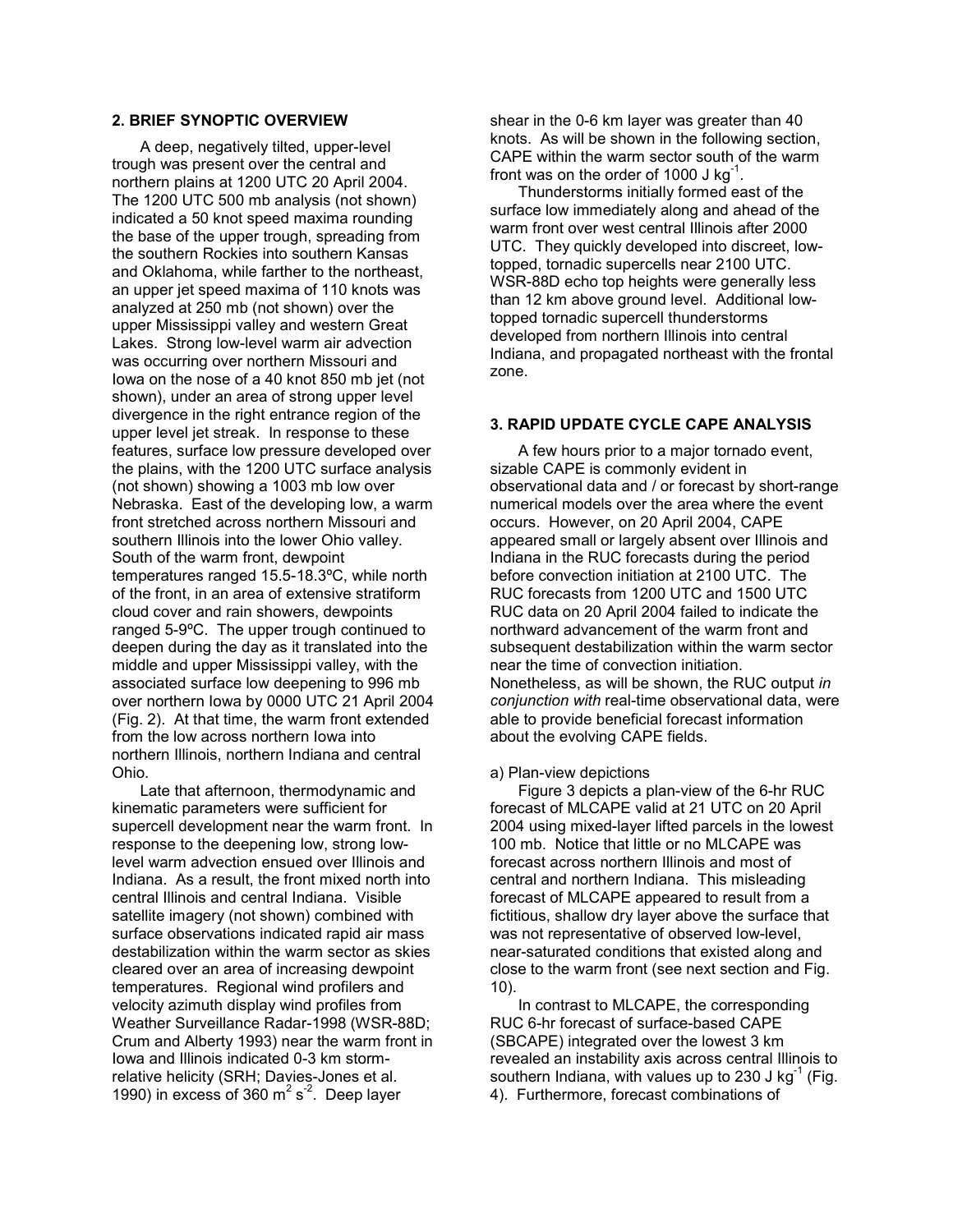SBCAPE and SRH valid for 2100 UTC depicted an area of enhanced CAPE and lowlevel shear over southern Indiana into central Illinois (Fig. 5). While the model forecast details were not particularly accurate regarding location, the forecast total SBCAPE and low-level 0-3 km SBCAPE, combined with measures of low-level shear (Fig. 6), did suggest an area of potential for severe thunderstorms and possible supercell development along the warm front in Indiana and Illinois.

Surface-based CAPE computations often overstate potential instability because they do not account for low-level mixing of lifted parcels. However, as discussed above, surface-based computations (or computations involving a shallow near-surface mixed layer) may have been more appropriate for generating plan-view fields for this event due to the near-saturated environment with reduced mixing along the warm front.

Fields derived from RUC analysis profiles at 1900 and 2200 UTC, contrasting MLCAPE computed using lowest 100 mb mixed-layer lifted parcels with lifted parcels from a shallower mixed-layer depth (the lowest 50 mb), revealed a significant difference between the two mixed parcel choices (Figs. 7a-d). These CAPE analyses were derived from approximately 60 RUC-2 analysis soundings located across Illinois, Indiana, and the immediate surrounding area. The RUC analysis of lowest 100 mb MLCAPE at 1900 UTC did not suggest much threat of severe weather, with most CAPE values notably less than 500 J kg $^{-1}$  (Fig. 7a). However, when the lowest 50 mb mixed-layer lifted parcel was applied, based on the near-saturated conditions near the warm front, a larger area of CAPE extending further northward was revealed, with CAPE values greater than 500 J kg $^{-1}$  (Fig.7b). The CAPE fields generated from the 2200 UTC RUC analysis data continued to show a considerable difference between the two lifted parcel depths. Using the shallower mixed parcel, sizable CAPE extended much further eastward into eastern Illinois and Indiana, and in some locations more than doubled in value (Fig. 7d).

It can be seen that diagnosis of CAPE for the saturated low-level environment near and north of the warm front in this event very much depended on choice of lifted parcel, making large differences in generated plan-view fields for forecasting severe weather. The

differences strongly suggest that forecasts relying on measurements based only on the lowest 100 mb as the mixed layer (Craven et al. 2003) in some situations can result in very misleading information (Fig. 7c). Unfortunately, most fields involving thermodynamic parameters from the Storm Prediction Center mesoanalysis (Bothwell et al. 2002), available to forecasters online, currently use *fixed* lowest 100 mb mixed-layer lifted parcels.

#### b) Upper-air soundings

As with the plan-view fields, values of lowest 100 mb MLCAPE from upper-air model profiles and observed soundings, at specific locations valid near the time of developing tornadic supercell storms, were also under-forecast on 20 April 2004. In the following discussion of sounding profiles, all CAPE computations incorporate the virtual temperature correction (VTC, Doswell and Rasmussen 1994)**.** In the figures depicting the sounding profiles, the VTC is not shown for viewing simplicity.

Figure 8 depicts the 1900 UTC 20 April 2004 RUC analysis sounding for Peoria, Illinois (PIA), selected because of its location just north of the advancing warm front. The 1900 UTC PIA sounding displayed no CAPE using any lifted parcels within the lowest 100 mb. However, when the sounding was modified with the 1900 UTC Springfield, Illinois (SPI) observation (located immediately south of the front; 20.0 / 16.7ºC), the same profile yielded greater than 600 J  $kg^{-1}$  of SBCAPE (Fig. 9). The sounding modification depicts how quickly the local environment could change from no CAPE to positive CAPE as the warm front approached. As the afternoon progressed, the SBCAPE at Peoria increased dramatically to near 1500 J kg<sup>-1</sup> based on RUC analysis profiles (not shown).

Interestingly, the positive CAPE area on the modified sounding (Fig. 9) was located relatively low in the profile (close to the ground) when considering the distribution of buoyancy in the vertical. The vast majority of the SBCAPE was located under 500 mb, and the level of maximum buoyancy (LMB, level of largest negative difference between environment temperature and lifted parcel temperature) was centered below 600 mb. This CAPE profile was different from "typical" spring tornado environments common in the Great Plains (e.g., Maddox 1976; McCaul 1991), where roughly only a third of the total CAPE is found below 500 mb, and the LMB is centered higher in the profile, usually near 400 mb. For further comparison, the authors inspected the 518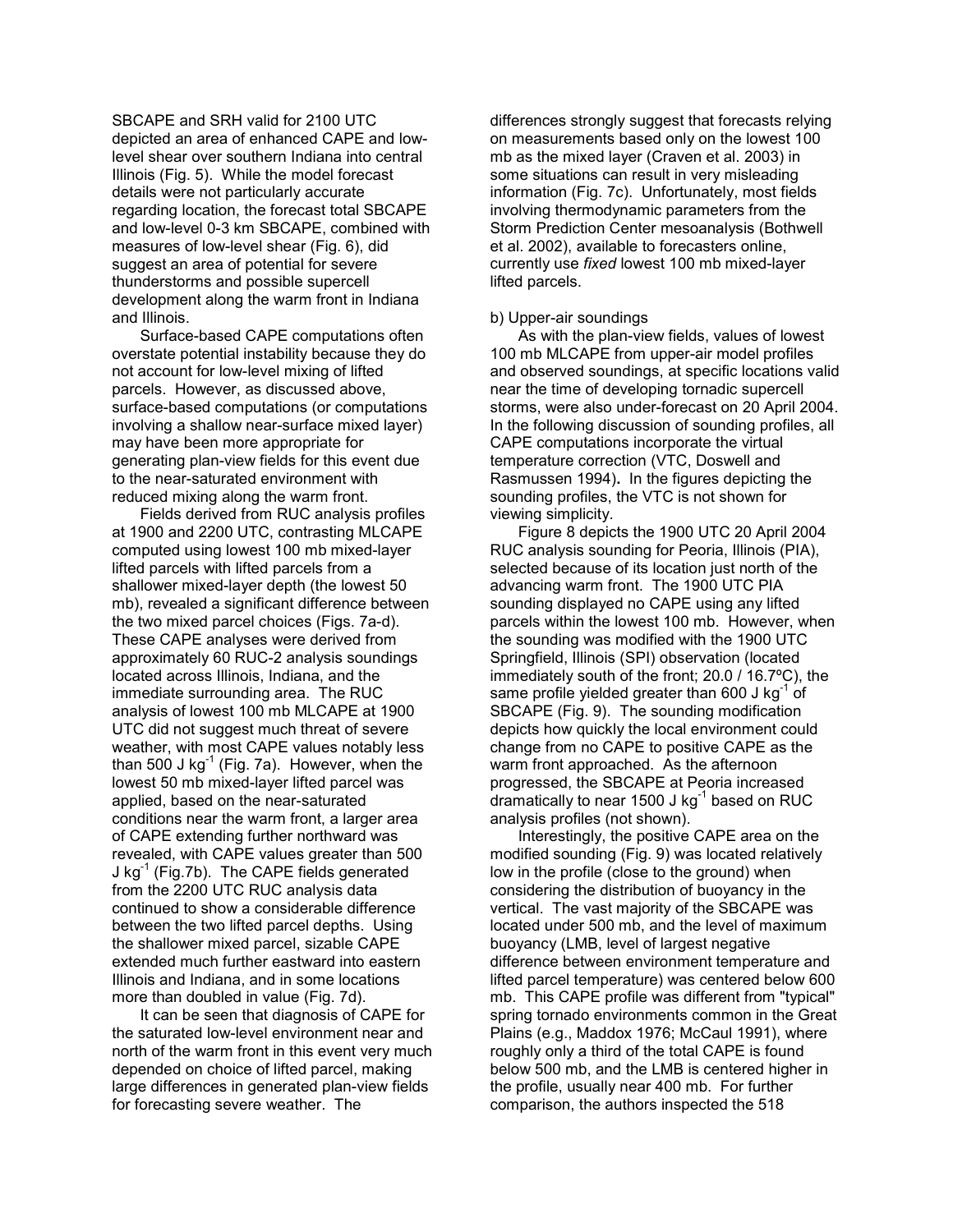supercell sounding database from Davies (2004) and found that the mean LMB was likewise near 400 mb; in fewer than 10 % of the cases was the LMB located below 500 mb. The "low profile" CAPE in Fig. 9 may be important regarding tornado potential; modeling experiments such as McCaul and Weisman (2001) have shown that compression of buoyancy into the lower troposphere can at least partially compensate for smaller amounts of total CAPE regarding updraft strength and generation of surface vorticity.

Figure 10 depicts the 2200 UTC April 2004 RUC analysis sounding at Pontiac, Illinois (PNT). At this time, PNT was located immediately north of the warm front. Mixedlayer parcels in the lowest 100 mb immediately north of the advancing warm front yielded no CAPE, even though increased low-level shear and backed surface winds were present. The lack of CAPE was largely attributable to the small dry layer seen just above the surface on RUC profiles (note the 950 to 850 mb layer in Fig. 10) across much of northern Illinois and Indiana during the afternoon. This dry layer was observed in numerous RUC analysis soundings located north of the warm front. However, the presence of this dry layer in the model soundings was very questionable, given the observed near-saturated surface environment seen on map plots near the advancing warm front.

A shallower parcel assumption would have helped to eliminate some of the "false" mixing that possibly contaminated the deeper 100 mb mixed layer computations. In particular, CAPE values of 500-700 J kg $^{-1}$  were found on the 2200 UTC Pontiac RUC analysis sounding when *a lowest 50 mb mixed-layer lifted parcel* was used instead of the lowest 100 mb lifted parcel (see lifted parcel trajectory depicted in Fig. 10). Also, notice how, like the PIA modified profile, nearly all the CAPE on the PNT profile was below 500 mb and the LMB was centered below 600 mb. Furthermore, the very favorable vertical wind profile and hodograph (note the strong veering and increase in wind with height in the lowest 5 km in Fig. 10) was co-located in the vertical with the largest distribution of CAPE. This vertical juxtaposition of the CAPE area with the largest vertical shear may have been another factor that helped to support significant supercell tornadoes, an idea also suggested in Davies (2004).

The Davenport, Iowa (DVN) 0000 UTC 21 April 2004 sounding (Fig. 11) was utilized to check the thermodynamic validity of the modified PIA and PNT soundings above. The DVN sounding was selected due to its nearness to the warm front within the warm sector, and its close proximity in both time and space to two tornadoes that occurred shortly after 0000 UTC in northeast Iowa (Fig. 1). CAPE computed using the lowest 50 mb mixed-layer lifted parcel was on the order of 600- 800 J kg $^{-1}$ , similar to the RUC-based PNT profile in Fig. 10. It may also be significant that the DVN observed sounding in Fig. 11 did not have the questionable dry layer between 950 and 850 mb seen in Fig. 10. This reinforces the idea that lowlevel conditions were very humid and nearsaturated just north of the advancing warm front, but poorly represented by many RUC-based profiles on 20 April 2004 (e.g., Fig. 10). Also, note that 75% of the SBCAPE at DVN was located below 500 mb and the LMB was centered below 500 mb, suggesting that the earlier modified RUC profiles in Illinois were effective in reflecting important characteristics of the general thermodynamic environment.

### **4. DISCUSSION AND RECOMMENDATIONS**

The 20 April 2004 tornado outbreak across Illinois and Indiana was greatly under forecasted by computer models, particularly the RUC model. RUC-based CAPE forecasts largely misrepresented the instability present in the environment supporting this event, particularly just north of the advancing warm front over central and northern Illinois. Forecasts of surface features by the RUC model were also poor in handling the northward evolution of the surface warm front. Monitoring of *observed surface data* was of key importance in tracking the advancing warm front and anticipating rapid thermodynamic environment changes favoring tornadoes.

As can be seen in the post-analysis in this study, surface-based and mixed-layer lifted parcels from a relatively shallow layer above the surface (e.g., the lowest 50 mb), rather than lowest 100 mb mixed-layer lifted parcels (Craven et al. 2003), were more useful in assessing relevant CAPE for this event using model-derived products. In most Great Plains warm season supercell cases, differences in parcel selection would not be so significant as to impact a forecast. However, on 20 April 2004 such distinctions made all the difference in determining the relevant CAPE.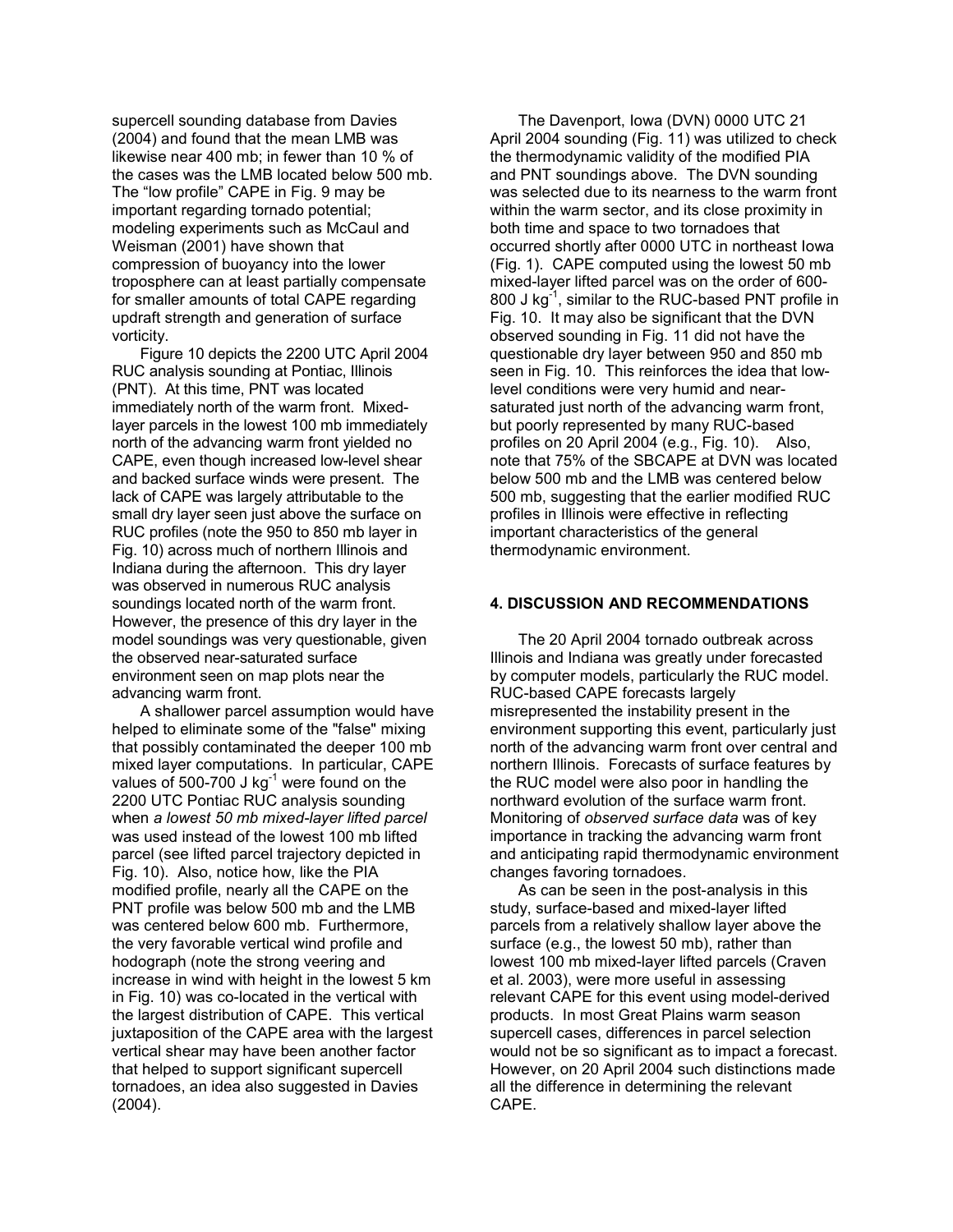As noted in Bunkers et al. (2002), lifted parcel choice can have wide ranging effects on evaluating convective environment. This study emphasizes the need to vary parcel choice according to situation and setting. In situations involving strong warm advection and nearsaturated low-levels along an advancing warm front (as in this case), a shallower mixed-layer may be more appropriate in representing relevant instability. This strongly suggests that operational analysis software and parameter products should allow forecasters the ability to choose and compare results from several lifted parcel choices (e.g., surface-based, lowest 50 mb, lowest 100 mb), rather than relying on one "preset" parcel choice.

Compounding the forecast on 20 April 2004 was the fact that many RUC-based profiles in central and northern Illinois and central Indiana north of the advancing warm front depicted a small but very suspect dry layer just above the surface (e.g., 950 to 850 mb). This dry layer was questionable given the observed near-saturated surface environment near the advancing warm front. Monitoring of surface data and corresponding detection of small temperature-dewpoint spreads with large humidity near the warm front might have helped forecasters to determine that RUC model soundings in this case needed significant moisture modification in low-levels to be properly representative of the threat for severe weather.

It is notable that the vast majority of CAPE from sounding profiles associated with this event was located below 500 mb, and the level of maximum buoyancy (LMB) was centered below 600 mb. This vertical distribution of CAPE was much lower (relative to the ground) than in more "typical" springtime tornado soundings in the Plains. As suggested by modeling studies such as McCaul and Weisman (2001), the compression of CAPE into lower levels may have increased support for tornadic supercells in this case, moreso than an assessment of total CAPE alone would indicate. The "lowprofile" CAPE in this event also appeared to be ideally co-located in the vertical with available shear, possibly increasing tornado potential, as suggested in Davies (2004). The 20 April 2004 event strongly suggests that the vertical distribution of CAPE and how it correlates with vertical distribution of wind shear is an area ripe for additional research regarding supercells and tornadoes.

The evolution of environment on 20 April 2004 was not a straightforward forecast. It depended on careful attention to surface trends and modification of model analysis profiles, along with appropriate lifted parcel selections given the humid low-level environment along and near the warm front. The 20 April 2004 outbreak serves as an excellent example to forecasters regarding the importance of monitoring and making major adjustments to model-derived forecasts based on *observed data* in real time.

# **5. ACKNOWLEDGMENTS**

The authors appreciate the review and comments offered by both Ms. Christine Krause and Mr. Ken Labas, at the Chicago National Weather Service, and Mr. Roger Edwards at the Storm Prediction Center and Mrs. Elke Edwards. A thank you is also extended to Mr. Greg Thompson of NCAR and Mr. Earl Barker of Harris Corporation for providing several of the graphics contained within.

### **6. REFERENCES**

- Benjamin, S. G., J. M. Brown, K. J. Brundage, B. E. Schwartz, T. G. Smirnova, T. L. Smith, and L. L. Morone, 1998: RUC-2 - The Rapid Update Cycle version 2. NWS Tech. Procedure Bull. No. 448, 18 pp.
- Bothwell, P. D., J. A. Hart, and R. L. Thompson, 2002: An integrated three-dimensional objective analysis scheme in use at the Storm Prediction Center. Preprints, *21st Conf. on Severe Local Storms*, San Antonio, TX, Amer. Meteor. Soc., J117-J120.
- Bunkers, M. J., and J. W.Zeitler, 2002: The importance of parcel choice and the measure of vertical wind shear in evaluating the convective environment. Preprints, *21st Conf. on Severe Local Storms*, San Antonio, TX, Amer. Meteor. Soc., 379-382.
- Craven, J. P., R. E. Jewell, and H. E. Brooks, 2002: Comparison between observed convective cloud-base heights and lifting condensation level for two different lifting parcels. *Wea. Forecasting*, **17**, 885-890.
- Crum, T. D., and R. L. Alberty, 1993: The WSR-88D and the WSR-88D Operational Support Facility. *Bull. Amer. Meteo. Soc*., **74**, 1669- 1687.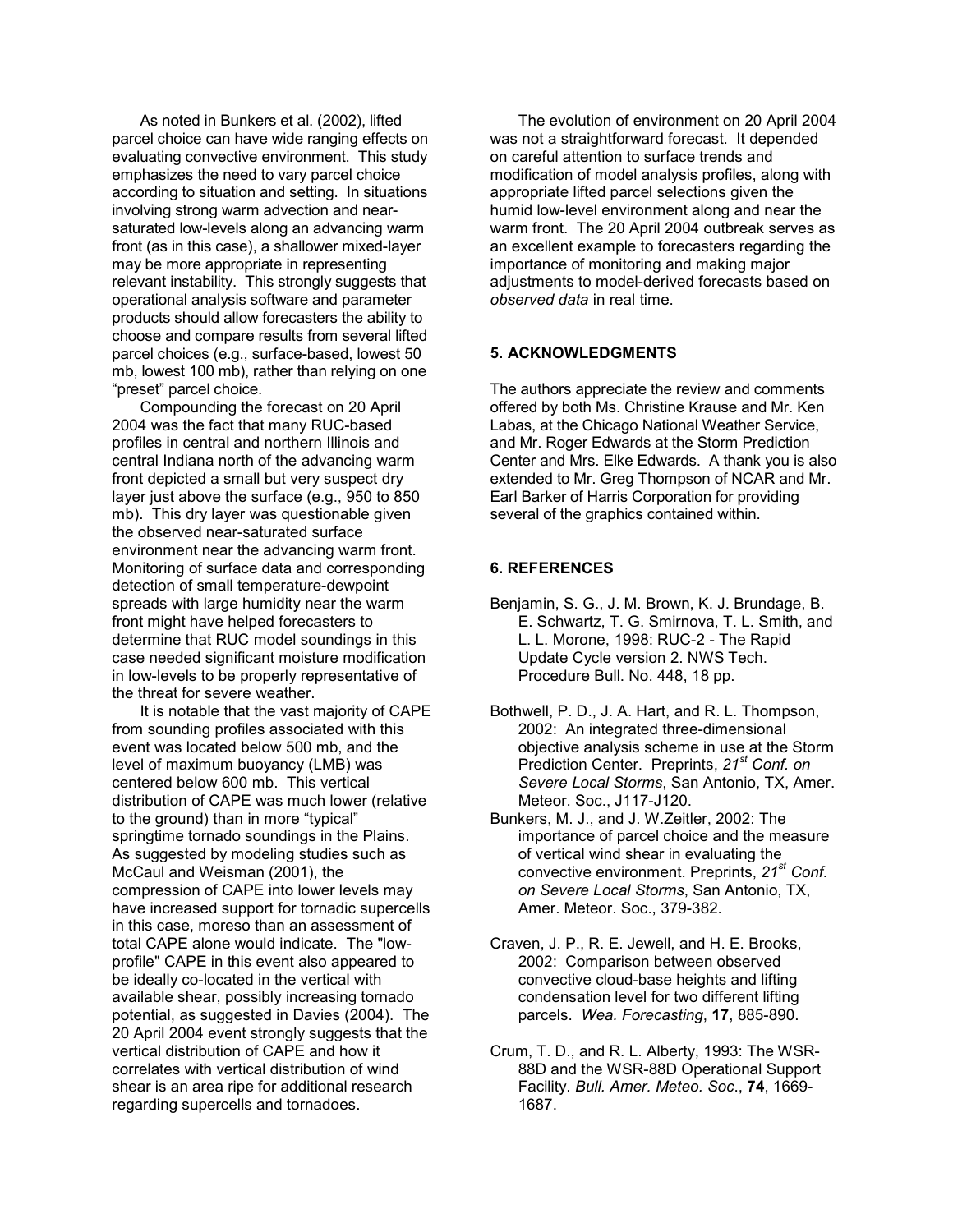- Davies, J. M., 1990: Small tornadic supercells in the Central Plains. Preprints, 17th Conf. on Severe Local Storms, St. Louis, MO, Amer. Meteor. Soc., 305-309.
- \_\_\_\_\_, 2004: Estimations of CIN and LFC associated with tornadic and nontornadic supercells. *Wea. Forecasting*, **19**, 714- 726.
- Davies-Jones, R. P., D. Burgess, and M. Foster, 1990: Test of helicity as a tornado forecast parameter. Preprints, 16<sup>th</sup> Conf. *on Severe Local Storms*, Kananaskis Park, AB, Canada, Amer. Meteor. Soc., 588-592.
- Doswell, C. A. III, and E. N. Rasmussen, 1994: The effect of neglecting the virtual temperature correction on CAPE calculations. *Wea. Forecasting*, **9**, 619- 623.

Johns, R. H., J. M. Davies, and P. W. Leftwich, 1993: Some wind and instability parameters associated with strong and violent tornadoes. 2. Variations in the combinations of wind and instability parameters. *The Tornado: Its Structure, Dynamics, Prediction, and Hazards, Geophys. Monogr.*, No. 79, Amer. Geophys. Union, 583-590.

Maddox, R. A., 1976: An evaluation of tornado proximity wind and stability data. *Mon. Wea. Rev*., **104**, 133-142.

Markowski, P. M., and J. M. Straka, 2000: Some observations of rotating updrafts in a lowbuoyancy, highly sheared environment. *Mon. Wea. Rev*., **128,** 449-461.

- McCaul, E. W., Jr., 1991: Buoyancy and shear characteristics of hurricane tornado environments. *Mon. Wea. Rev*., **119,** 1954- 1978.
	- \_\_\_\_\_, 1993: Observations and simulations of hurricane-spawned tornadic storms. *The Tornado: Its Structure, Dynamics, Prediction, and Hazards, Geophys. Monogr*., No. 79, Amer. Geophys. Union, 119-142.
- \_\_\_\_\_, and M. L. Weisman, 2001: The sensitivity of simulated supercell structure and intensity to variations in the shapes of environmental buoyancy and shear profiles. *Mon. Wea. Rev*., **129,** 664–687.
- Rasmussen, E. N., and D. O. Blanchard, 1998: A baseline climatology of sounding-derived supercell and tornado forecast parameters. *Wea. Forecasting*, **13**, 1148-1164.
- Thompson, R. L., R. Edwards, J. A. Hart, K. L. Elmore, and P. Markowski, 2003: Close proximity soundings within supercell environments obtained from the Rapid Update Cycle. *Wea. Forecasting*, **18**, 1243–1261.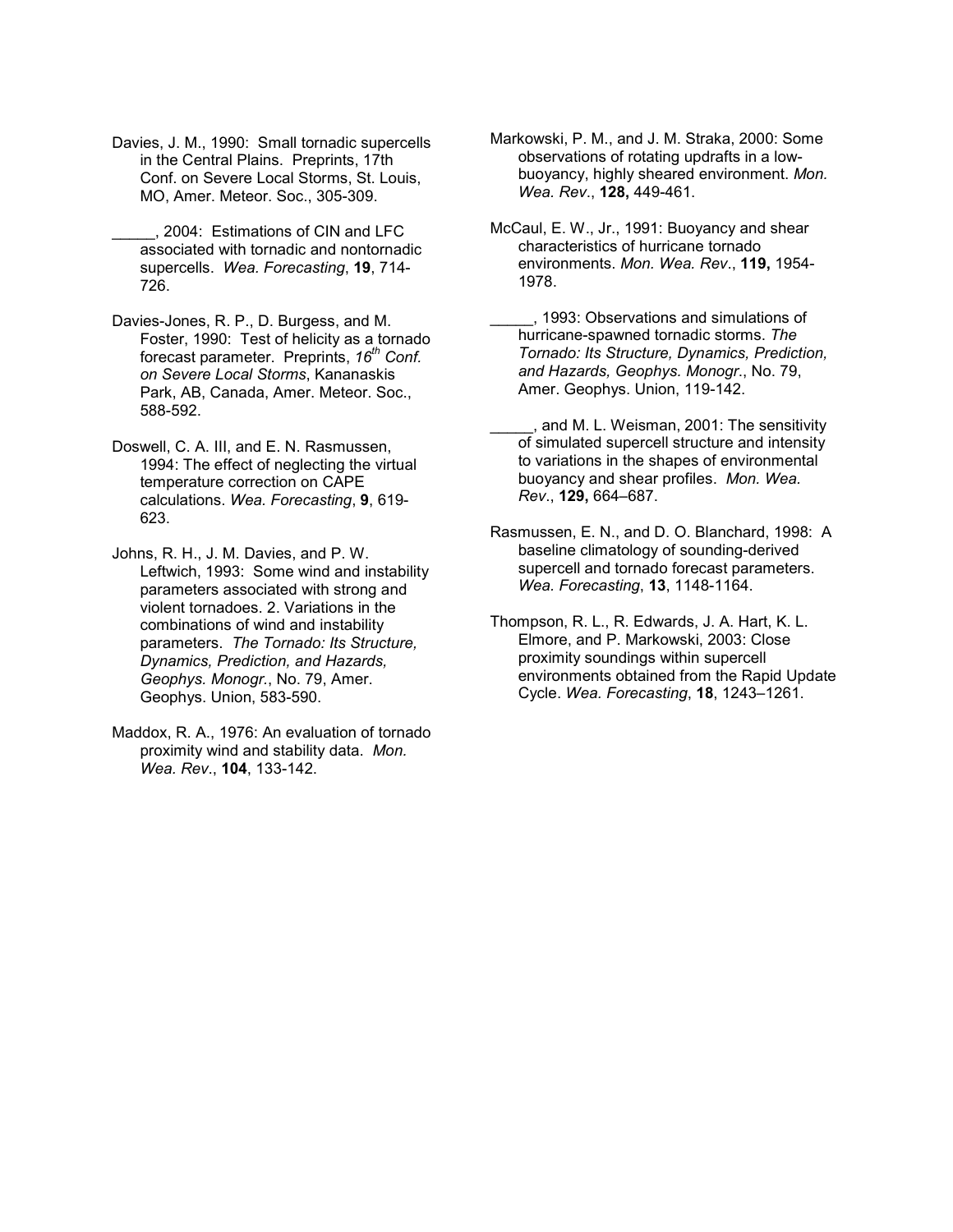

Fig. 1. Locations of soundings mentioned in text. The asterisk denotes the approximate starting locations of the 30 tornadoes.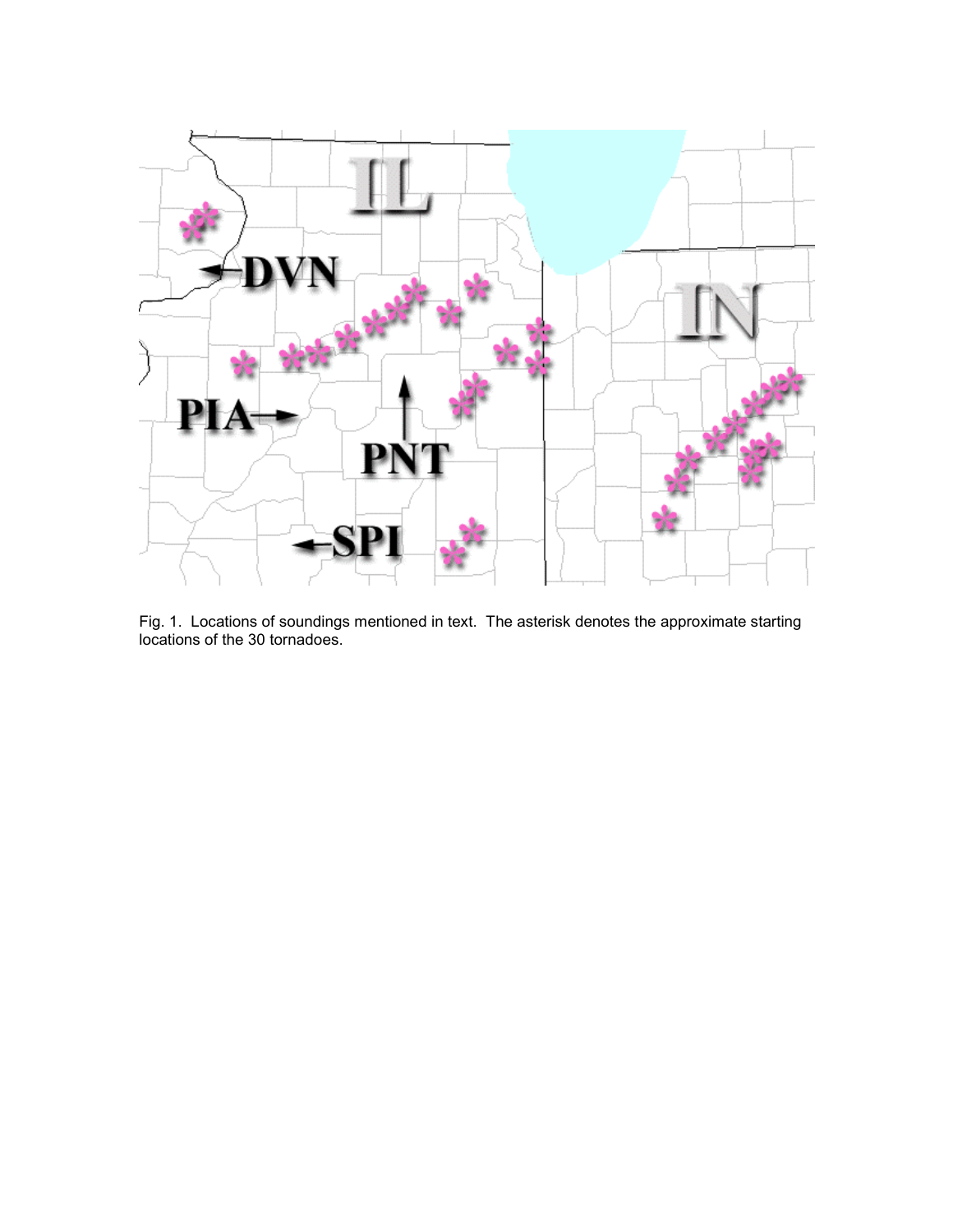

Fig. 2. Surface map at 0000 UTC, 21 April 2004 . Standard station model used: temperature and dewpoint (°C), mean sea level pressure (tens of mb) with leading 10 omitted; and 3-h pressure falls and sky conditions. Winds in knots with one full barb, and one half barb equal to 10, and 5 knots, respectively. Stationary and warm front depicted with conventional symbols.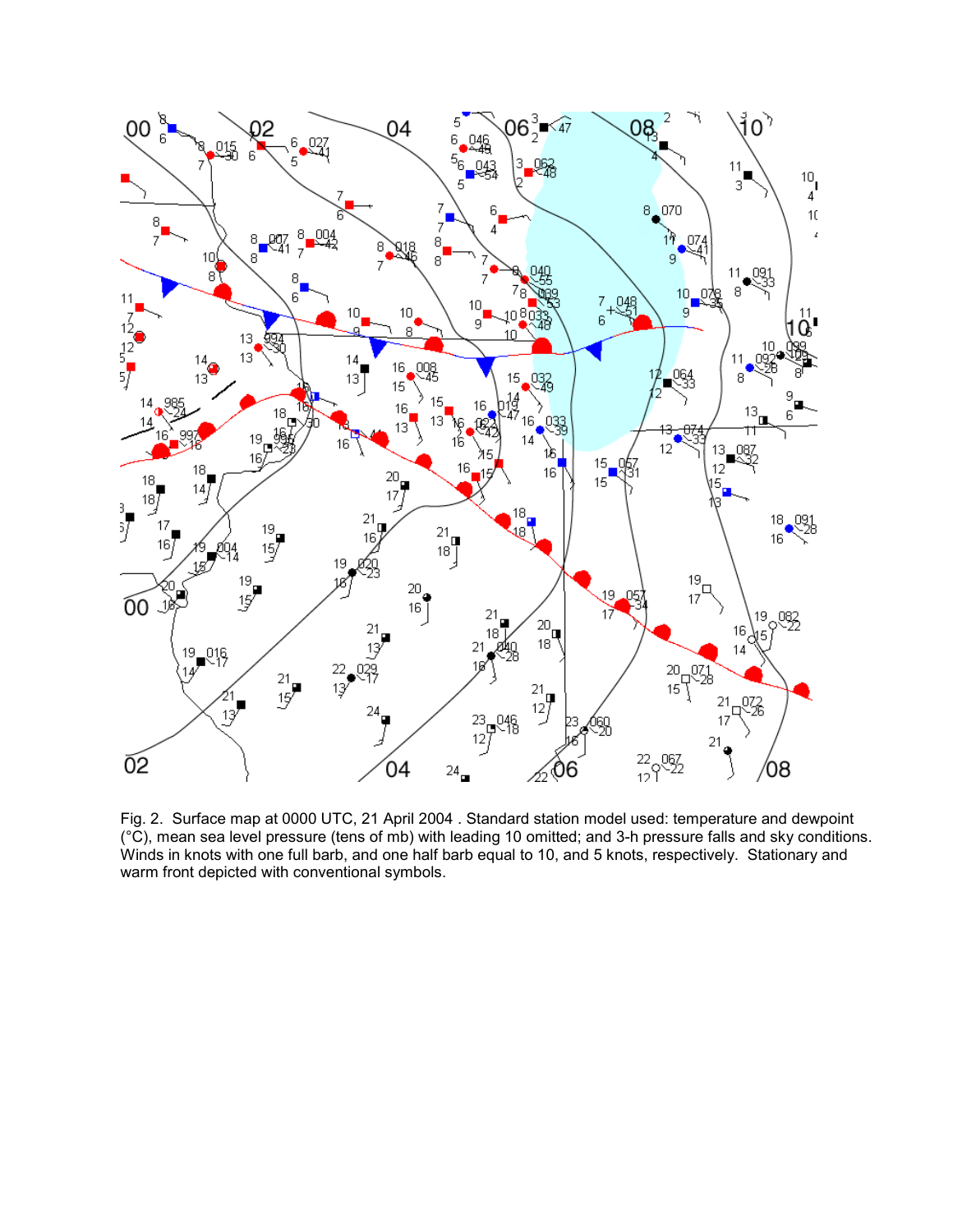

Fig. 3. RUC 6-hr forecast of CAPE using lifted mixed-layer parcels in the lowest 100 mb, valid 2100 UTC, 20 April 2004.



Fig. 4. RUC 6-hr forecast of 0-3 km surface-based CAPE, valid 2100 UTC, 20 April 2004.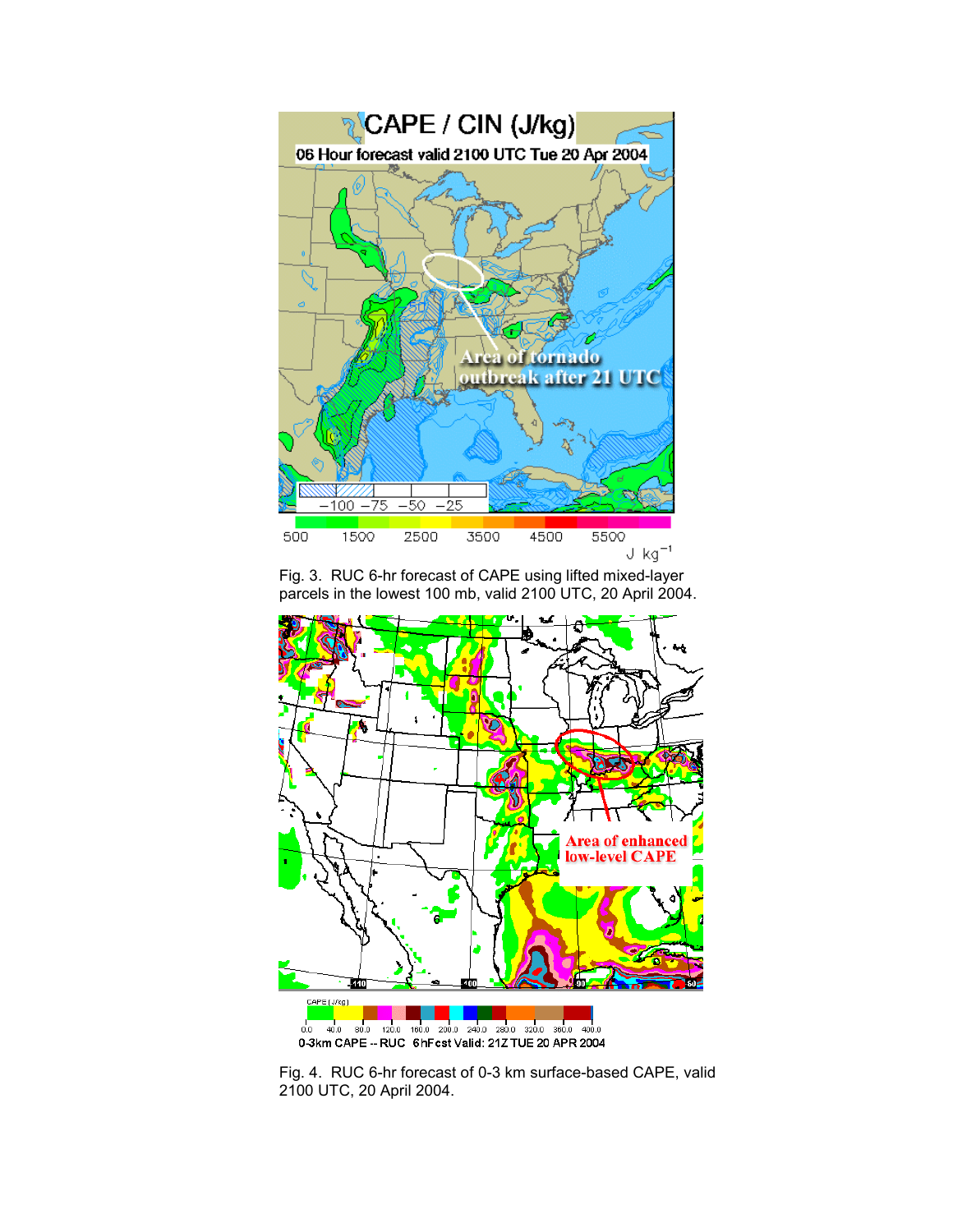

Fig. 5. RUC 6-hr Energy Helicity Index forecast, valid 2100 UTC, 20 April 2004.



Fig. 6. RUC 6-hr 0-1 km SRH forecast, valid 2100 UTC, 20 April 2004.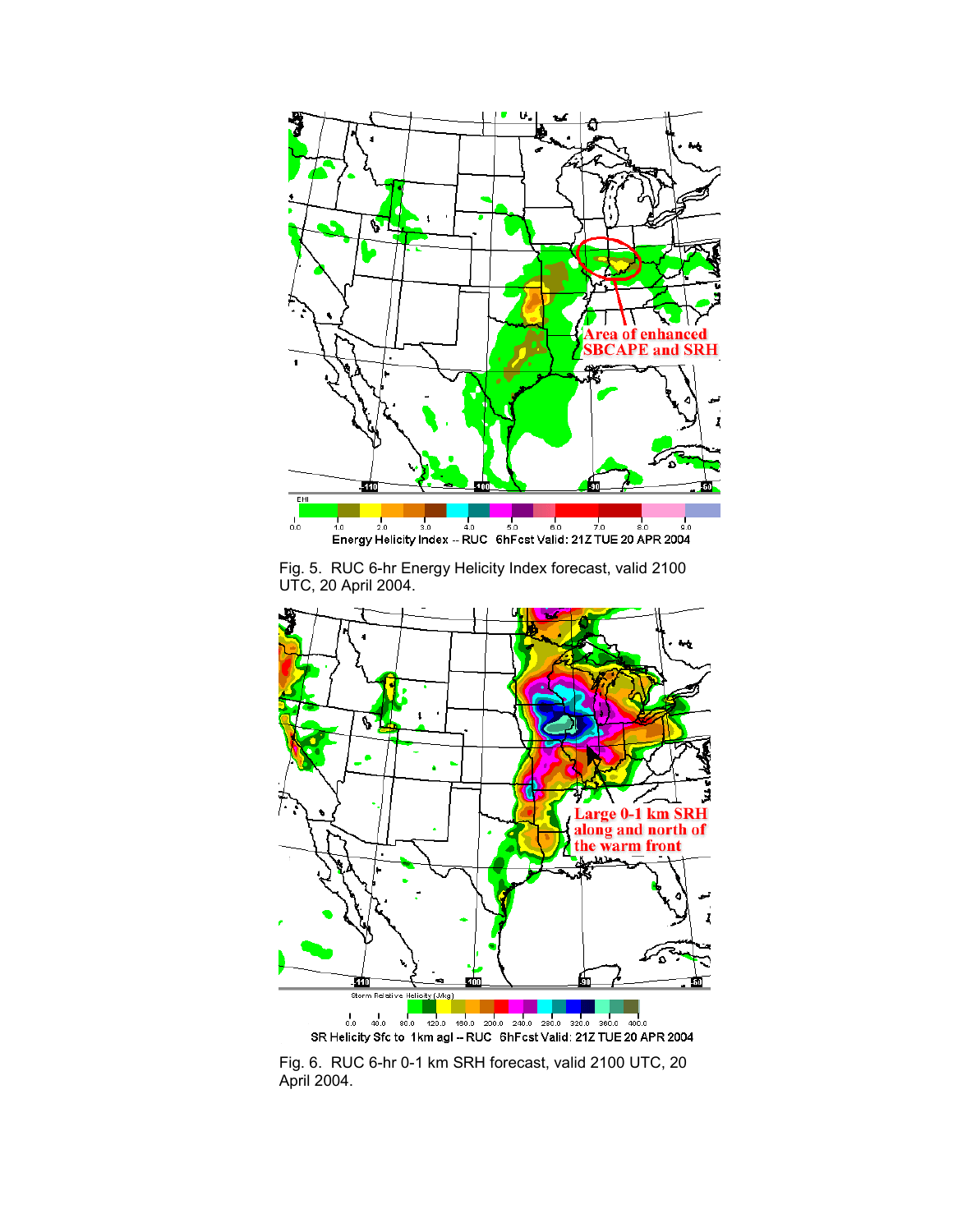

Figure 7. (a). Generated RUC CAPE fields using the lowest 100 mb mean parcels, valid for 1900 UTC, 20 April 2004. (b) as in (a) but using the lowest 50 mb mean parcels. (c) as in (a) but for 2200 UTC. (d) as in (b) but for 2200 UTC.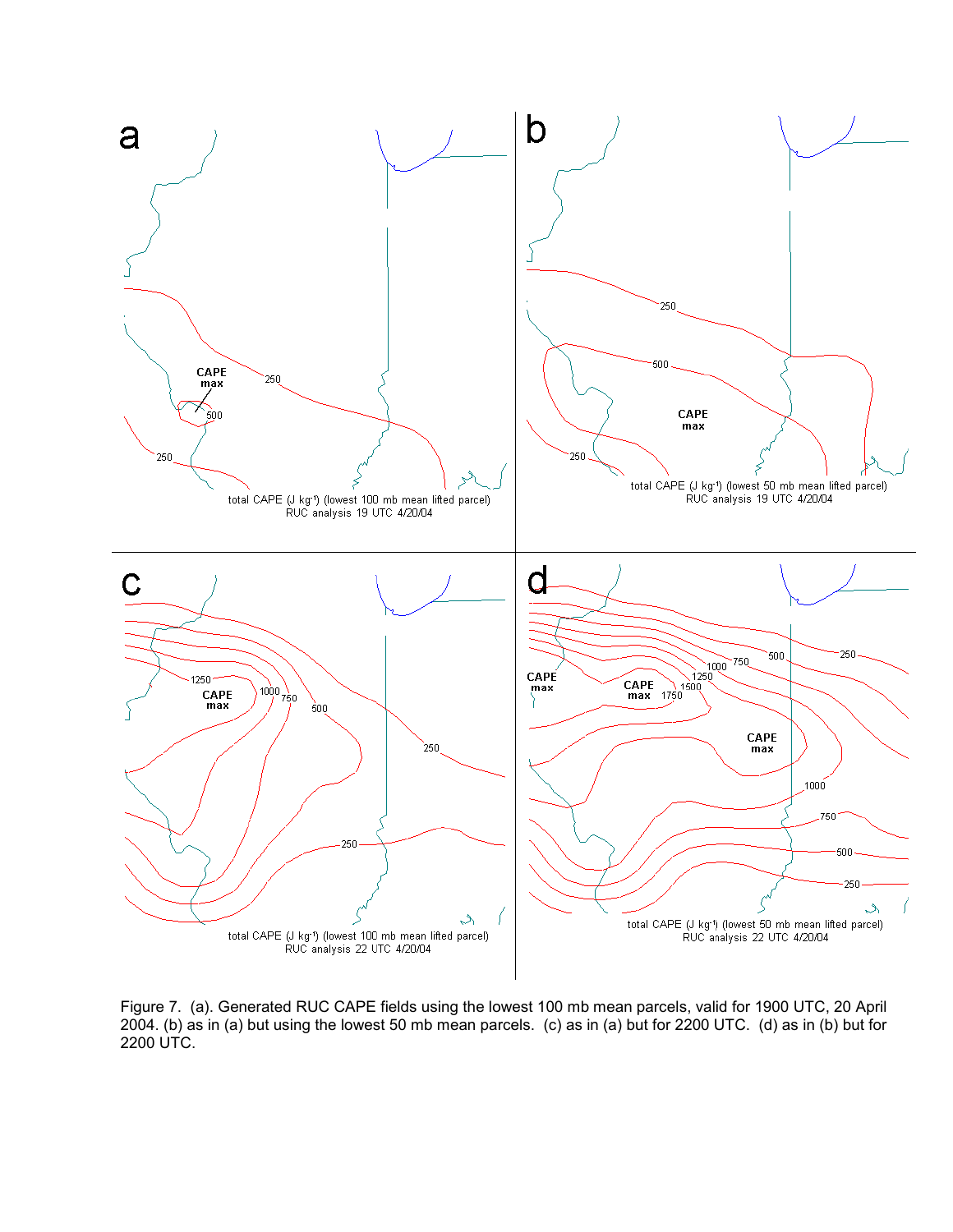

Figure 8. Skew-T log p diagram depicting the Peoria, Illinois RUC analysis at 1900 UTC, 20 April 2004. Winds as in Fig. 2.



Figure 9. As in Fig. 8 except modified using a surface parcel of temperature of 20.0ºC and a dewpoint temperature of 16.7ºC.